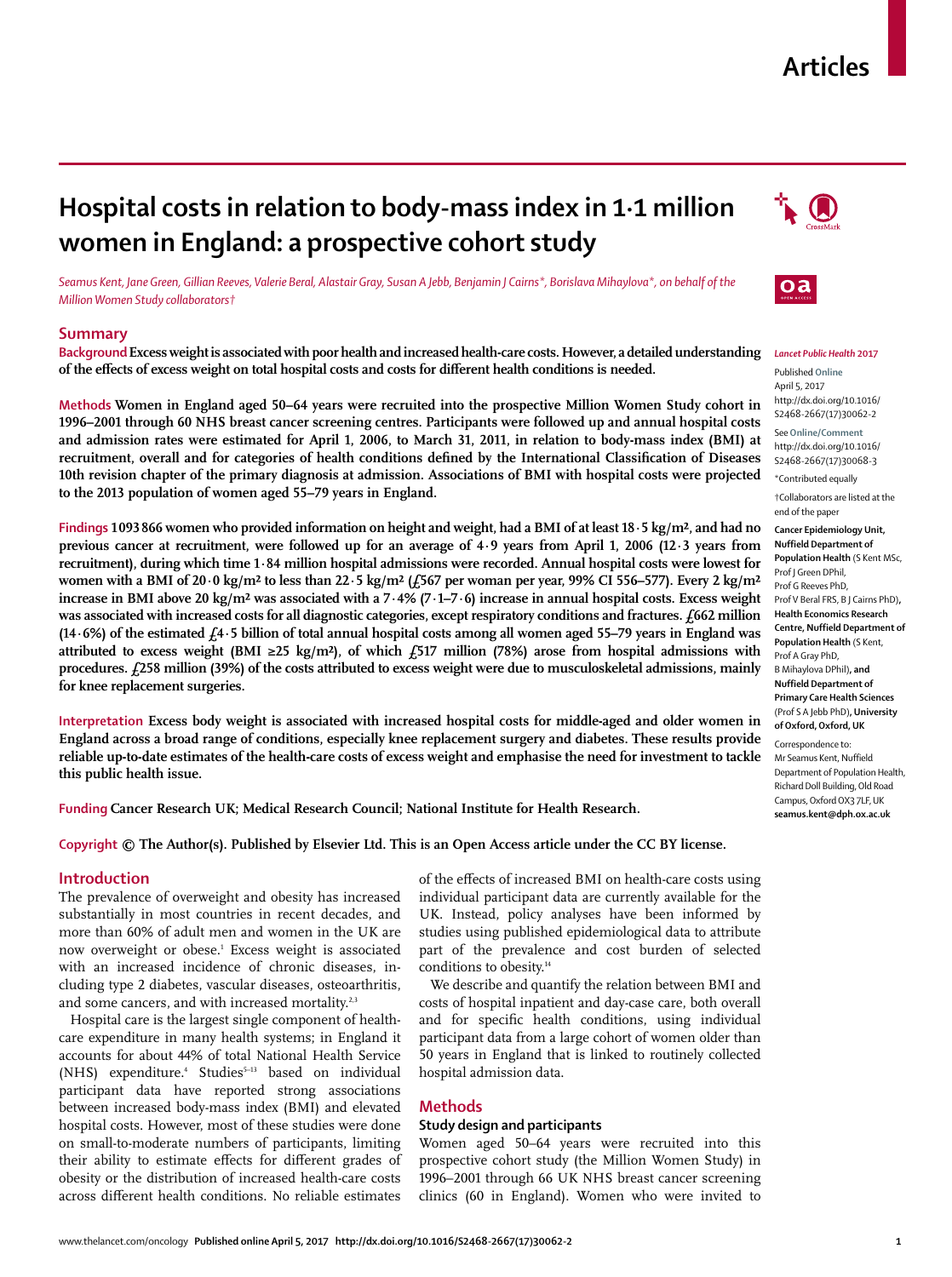#### **Research in context**

### **Evidence before this study**

We searched MEDLINE and Embase using terms related to economics and costs (including cost\*, economic\*, expenditure\*, charge\*), and overweight and obesity (including "obese", "obesity", "overweight", "over-weight", "over weight", "bmi", "body mass"), for studies published in English between Jan 1, 1990, and Sept 19, 2016, which investigated the association between overweight or obesity, or both, and direct health-care costs (appendix p 1). Several studies, mostly in the USA and Australia, investigated the relation between body-mass index (BMI) and inpatient costs in middle-aged and elderly populations, and generally reported increased costs in association with increased BMI. Two US studies in cohorts of employed individuals suggested circulatory and musculoskeletal diseases were the biggest contributors to excess costs associated with overweight and obesity. Previous analysis of the Million Women Study reported increased incidence of 19 of the 25 most common reasons for hospital admission in association with increased BMI.

## **Added value of this study**

To our knowledge, this is the largest prospective cohort study, and the first in the UK, to investigate directly the associations between BMI and hospital admissions and costs, both overall

breast screening were sent a study questionnaire, to be returned when they attended their screening appointment. Those who returned a study questionnaire are broadly representative of the women who attended breast cancer screening (75% of women invited).15,16 The study questionnaire included questions about anthropometric, social, demographic, health, and other personal characteristics. BMI was derived for each participant from self-reported height and weight.

Using unique NHS identification numbers and other personal details, study participants in England were linked by the Health and Social Care Information Centre (now NHS Digital) to NHS Central Registers and the Office for National Statistics (ONS) for information on deaths, cancer registrations, and emigrations, and to Hospital Episode Statistics (HES) for information on inpatient and day-case care. $17$  In HES, the information on diagnoses and procedures associated with each hospital admission were coded with WHO's International Classification of Diseases 10th revision  $(ICD-10)^{18}$  and the Office for Population Censuses and Surveys classification of surgical operations and procedures fourth revision (OPCS-4).19

The Oxford and Anglia Multi-Centre Research Ethics Committee provided approval for the study and all participants gave signed consent for follow-up through their medical records. Information on data access for the Million Women Study is available at the [study](http://www.millionwomenstudy.org/data_access/) [website](http://www.millionwomenstudy.org/data_access/).

and for categories of health conditions. Nearly 15% of hospital care costs among women in England aged 55–79 years were attributed to overweight and obesity, with almost all of the excess costs involving hospital procedures. Musculoskeletal conditions contributed almost 40% of the total excess weight-related costs, with knee replacement surgery the largest contributor. Diabetes is probably associated with a substantial proportion of the overall excess costs due to overweight and obesity.

### **Implications of all the available evidence**

All available evidence suggests that excess bodyweight is associated with increased hospital admissions and costs, overall and for many health conditions, particularly (but not only) musculoskeletal and cardiometabolic conditions. Estimates of the associations between BMI and health-care costs are of value to health-care planners making resource allocation decisions in response to changes in population weight. The substantial additional costs attributable to excess weight in our study lend support to calls for additional investment in large-scale and cost-effective programmes to prevent and treat overweight and obesity.

# **Costs of hospital inpatient and day-case care**

Each HES episode (defined as care under a particular consultant) was allocated to a health-care resource group, the classification system used to describe hospital activity in the UK. The associated costs depend primarily on any procedures done, diagnoses, hospital admission type (daycase, elective, or non-elective inpatient care), length of stay (when it exceeds a threshold specific to the health-care resource group and admission type), and patient characteristics such as age, and were calculated with 2011–12 NHS reference costs.<sup>20–23</sup> We calculated the cost of each hospital admission (in UK 2012 prices) as the sum of the costs of all episodes within the admission. Episodes were regarded as part of the same admission if they had the same admission date, had overlapping durations, or if the admission date for one episode was the same as the discharge date for another. The costs do not include outpatient attendances or costs for prescription drugs individuals were taking outside of their hospital stay.

# **Categories of health conditions**

Each hospital admission was allocated to an ICD-10 chapter on the basis of the recorded primary diagnosis of the admission episode.<sup>24</sup> ICD-10 chapters with less than 10000 hospital admissions during the follow-up period were combined into a category called other. ICD-10 chapter XIX (injury, poisoning, and some other consequences of external causes) was subdivided into fractures (ICD-10: S02, S12, S22, S32, S42, S52, S62, S72,

For the **Million Women Study website** see: [http://www.](http://www.millionwomenstudy.org/data_access/) [millionwomenstudy.org/data\\_](http://www.millionwomenstudy.org/data_access/) [access/](http://www.millionwomenstudy.org/data_access/)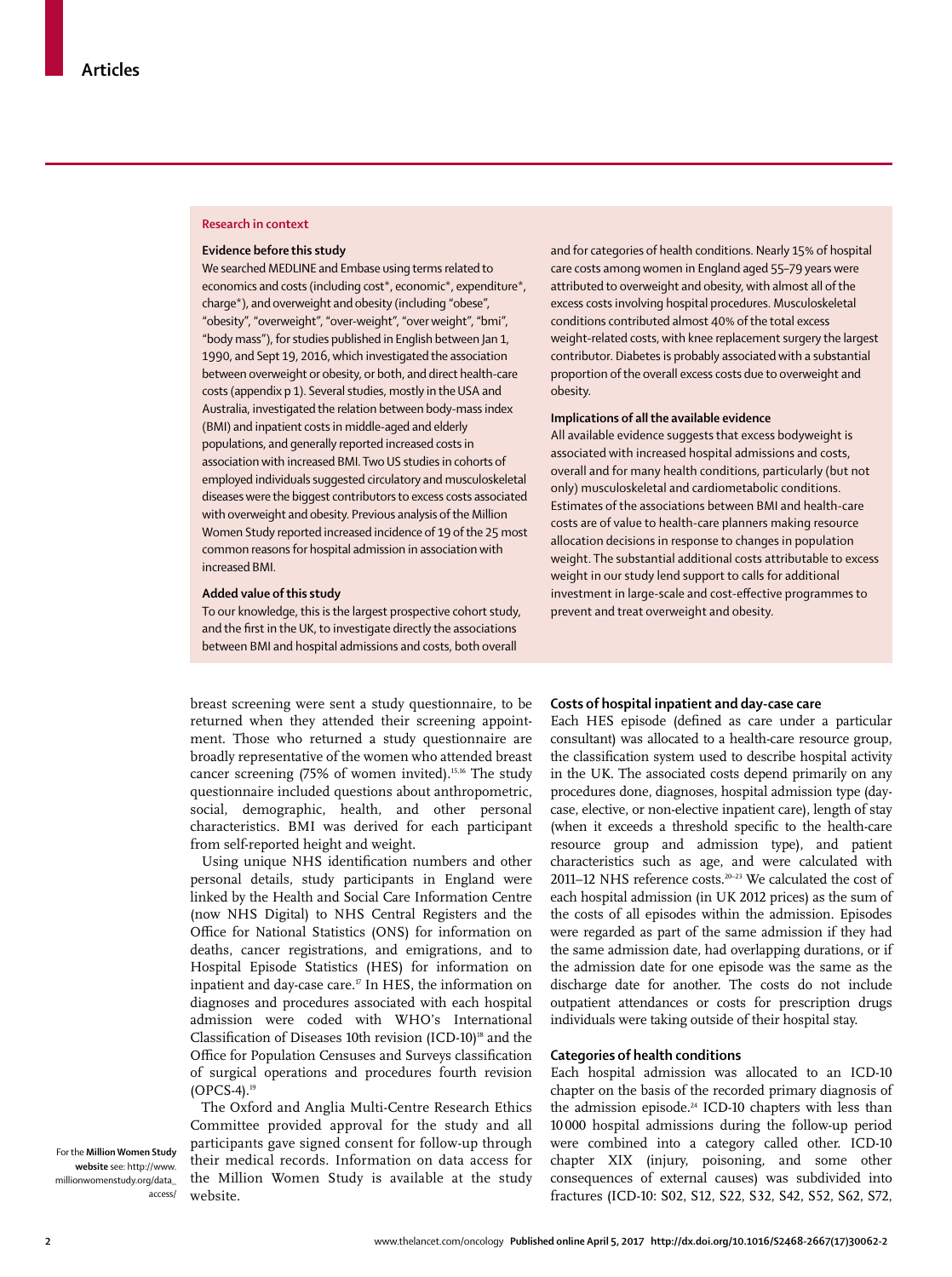S82, S92, T02), medical and surgical complications (ICD-10: T80–T88), and the remainder, which was incorporated into the existing other category. ICD-10 chapter XIII (musculoskeletal conditions) was subdivided for some analyses into arthropathies (ICD-10: M00–M25), dorsopathies (ICD-10: M40–M54), soft tissue disorders (ICD-10: M60–M79), and the remainder. Arthropathies were further subdivided into knee replacements (ICD-10: M17) and hip replacements (ICD-10: M16), identified using ICD-10 and OPCS code combinations specified by the National Joint Registry;<sup>25</sup> other arthrosis (ICD-10: M15–M19 excluding knee and hip replacements with arthrosis); rheumatoid arthritis (ICD-10: M05–M06); and other arthropathies.

### **Outcomes**

The study outcomes were annual number of hospital admissions and annual costs (in UK 2012 prices), overall and for each category of health condition.

# **Statistical analysis**

Women were excluded from the analyses if they were not recruited in England, if they had a registration of cancer (other than non-melanoma skin cancer) before recruitment, were missing information on height or weight, or were underweight (BMI <18·5 kg/m²). Underweight women were excluded from analysis because of the substantial potential for reverse causality and residual confounding, and the small proportion of such women in the sample (<1%). Due to major changes to the hospital payment system in 2006,<sup>20</sup> and to reduce the effect of confounding by pre-existing disease (ie, health conditions causing both weight change and increased health-care costs),<sup>3</sup> the main analysis was restricted to hospital admissions from April 1, 2006. Women contributed person-years of data from April 1, 2006, until their date of death, emigration, or the end of follow-up for hospital admissions (March 31, 2011), whichever occurred first.

Separate estimates for annual hospital costs, annual admission rates by BMI category  $(18.5 \text{ to } 20 \text{ kg/m}^2)$ , 20 to <22·5 kg/m², 22·5 to <25 kg/m², 25 to <27·5 kg/m², 27.5 to <30 kg/m<sup>2</sup>, 30 to <35 kg/m<sup>2</sup>, 35 to <40 kg/m<sup>2</sup>, and 40 kg/m<sup>2</sup> or more),<sup>26</sup> percentage increases in annual costs, and admission rates per 2 kg/m² increase in BMI (a change in weight of approximately 5 kg for a woman of average height [162 cm] in England) in women with a BMI above 20 kg/m² were calculated overall and for each diagnostic category with generalised linear models with a log-link function and Poisson variance. In all models further adjustments were made for age (in 5 year bands), region of recruitment (nine regions corresponding to the areas covered by the cancer registries in England), quintiles of socioeconomic status based on the Townsend deprivation index, $27$  parity (nulliparous, 1, 2, or  $\geq 3$ ), age at first birth (<25 years, 25–29 years, or ≥30 years), smoking (never, past, or current), alcohol intake (rarely or never, <7 units per week, or ≥7 units per week), educational qualifications (no qualifications, secondary, technical, or tertiary), HES data year, and the proportion of each HES year with contributed data (some years [<1%] were incomplete; for example, due to emigration). Missing values for any of the adjustment variables (≤5% for all variables) were assigned to a separate category for that variable. We used cluster-robust standard errors in all models to account for the lack of independence between hospital admissions of a given individual across years of follow-up. We derived variances for the estimate in each BMI category from an estimate of the variance of the log risk specific to that category, and presented them as group-specific 99% CIs.28 We derived standardised estimates of mean annual costs and number of hospital admissions per 1000 person-years for each BMI category using these models based on the reported characteristics of Million Women Study participants in the analysis.

In sensitivity analyses, we estimated the associations between BMI and annual hospital costs: including women with a history of cancer at baseline; using data from all HES years since 1998; excluding women with a BMI of more than 50 kg/m<sup>2</sup>; restricting the analysis to never-smokers because of concerns about residual confounding by smoking; excluding participants with self-reported heart disease or stroke at recruitment; and to explore the contributions of end-of-life costs, excluding the year of death and the preceding 2 years of observation for women who died during follow-up.29 To examine the sensitivity of estimates of percentage increases in annual costs per 2 kg/m² increase in BMI to potential measurement error in BMI derived from self-reported height and weight, hospital admission rates and annual costs were additionally estimated after replacing self-reported BMI from the Million Women Study with the mean measured values of BMI within each category of self-reported BMI from the 2012 and 2013 Health Surveys for England (appendix p 2), which recorded both self-reported and measured BMI.<sup>30</sup> Where estimates by self-reported BMI categories are presented in figures, they are plotted against these mean measured values, which provide a correction for both random and systematic reporting errors.

We also estimated annual costs within subgroups defined by age at the start of each annual period (<65 years, 65–69 years, or  $\geq$ 70 years), smoking status (never, former, or current), alcohol intake (rarely or never, <7 units per week, or ≥7 units per week), strenuous exercise (never or rarely, or other), tertiles of socioeconomic status, and educational qualifications (no qualifications, secondary or technical, or tertiary) at recruitment. We assessed heterogeneity of proportional increases in annual costs between categories of each subgroup using a  $χ²$  test.

Hospital costs attributed to overweight and obesity (BMI ≥25 kg/m<sup>2</sup>) were projected for all women aged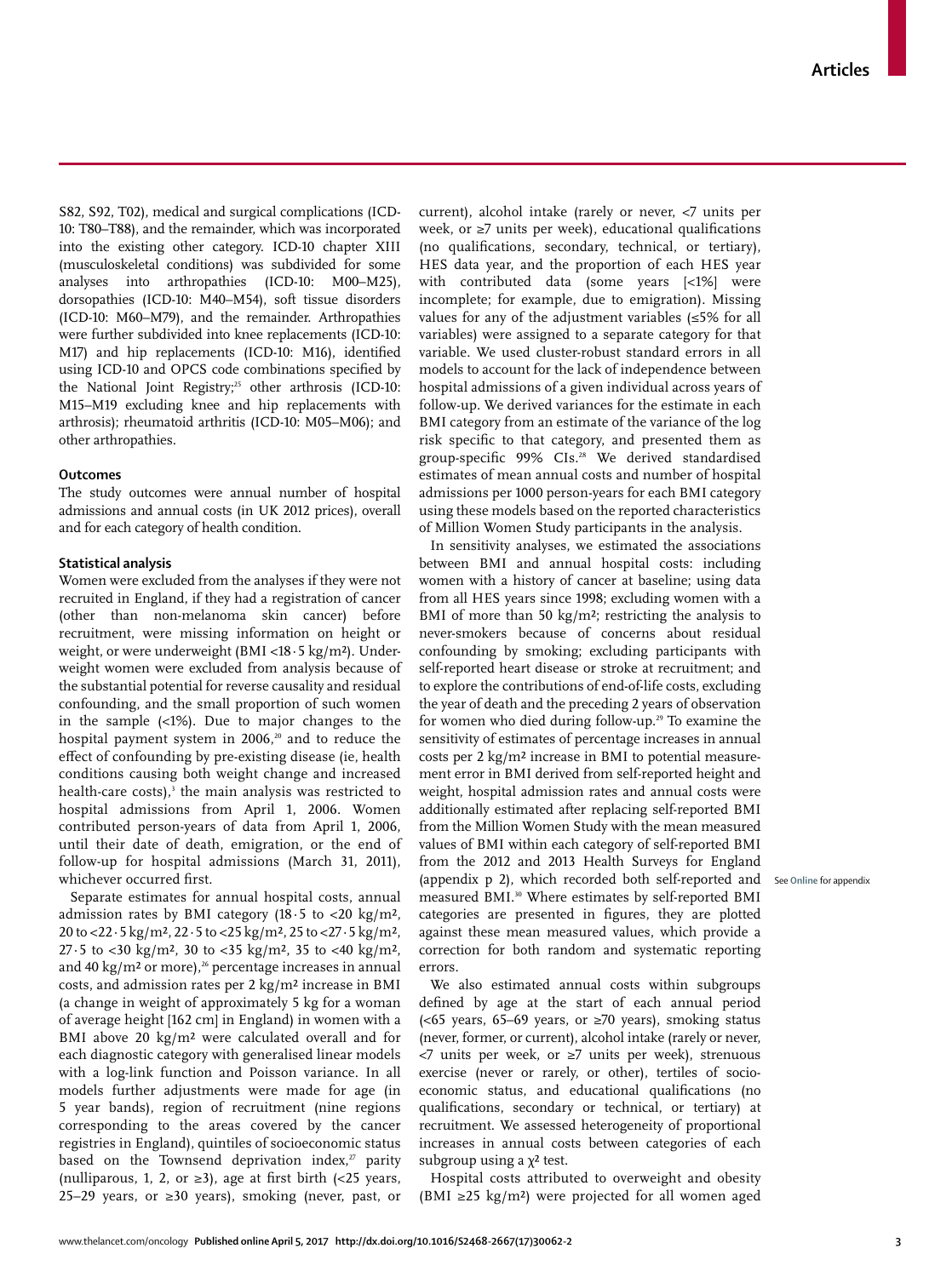|                                              | <b>BMI 18-5 to</b><br><20 kg/m <sup>2</sup> | $<$ 22-5 kg/m <sup>2</sup><br><b>BMI20to</b> | <b>BMI 22-5 to</b><br>$-25$ kg/m <sup>2</sup> | <27-5 kg/m <sup>2</sup><br><b>BMI 25 to</b> | <b>BMI 27-5 to</b><br><30kg/m <sup>2</sup> | <35 kg/m <sup>2</sup><br>BMI30to | BMI35 to <40 kg/m <sup>2</sup> | BMI ≥40 kg/m <sup>2</sup> | All women                 |
|----------------------------------------------|---------------------------------------------|----------------------------------------------|-----------------------------------------------|---------------------------------------------|--------------------------------------------|----------------------------------|--------------------------------|---------------------------|---------------------------|
| Number of women                              | 30687                                       | 173547                                       | 299569                                        | 239402                                      | 155005                                     | 139314                           | 41345                          | 14997                     | 1093866                   |
| Baseline characteristics<br>Median BMI (IQR) | 19.4                                        | 21.5                                         | $(23.1 - 24.4)$<br>23.8                       | $(25 - 5 - 26.8)$<br>26.1                   | $(28.0 - 29.2)$<br>28.6                    | $(30.8 - 33.1)$<br>31.7          | $(35.8 - 38.3)$<br>36.8        | $(41.1 - 45.1)$<br>42.7   | $(23.1 - 28.6)$<br>25.4   |
| recruitment (years,<br>Mean age at<br>SD     | $(19.1 - 19.7)$<br>55-7 (4.9)               | $(20.9 - 22.0)$<br>55.6 (4.8)                | 56.0(4.8)                                     | 56.3(4.9)                                   | 56.4(4.8)                                  | $56-3(4-8)$                      | 55-8 (4-6)                     | 55-5 (4-6)                | 56.1(4.8)                 |
| Deprivation tertile in study population      |                                             |                                              |                                               |                                             |                                            |                                  |                                |                           |                           |
| Least deprived                               | 10677/30440<br>(35%)                        | 64495/172227<br>(37%)                        | 108245/297286<br>(36%)                        | 80192/237589<br>(34%)                       | 47669/153840<br>(31%)                      | 38245/138243<br>(28%)            | 9839/41048<br>(24%)            | 3039/14887<br>(20%)       | 362 401/1085 560<br>(33%) |
| Most deprived                                | 9662/30440<br>(32%)                         | 49029/172227<br>(28%)                        | 87912/297286<br>(30%)                         | 77421/237589<br>(33%)                       | 55472/153840<br>(36%)                      | 55278/138243<br>(40%)            | 18611/41048 (45%)              | 7585/14887<br>(51%)       | 360970/1085560<br>(33%)   |
| Educational qualifications                   |                                             |                                              |                                               |                                             |                                            |                                  |                                |                           |                           |
| No qualifications                            | 10758/29978<br>(36%)                        | 60130/170041<br>(35%)                        | 115886/292888<br>(40%)                        | 104368/233617<br>(45%)                      | 73822/150832<br>(49%)                      | 70429/135334<br>(52%)            | 22070/40116 (55%)              | 8465/14561<br>(58%)       | 465928/1067367<br>(44%)   |
| Secondary or<br>technical                    | 13732/29978<br>(46%)                        | 81028/170041<br>(48%)                        | 135559/292888<br>(46%)                        | 101182/233617<br>(43%)                      | 60686/150832<br>(40%)                      | 51963/135334<br>(38%)            | 14414/40116 (36%)              | 4867/14561<br>(33%)       | 463431/1067367<br>(43%)   |
| Tertiary                                     | 5488/29978<br>(18%)                         | 28883/170041<br>(17%)                        | 41443/292888<br>(14%)                         | 28067/233617<br>(12%)                       | 16324/150832<br>(11%)                      | 12942/135334<br>(10%)            | 3632/40116 (9%)                | 1229/14561 (8%)           | 138008/1067367<br>(13%)   |
| Smoking status                               |                                             |                                              |                                               |                                             |                                            |                                  |                                |                           |                           |
| Never                                        | 14660/29181<br>(50%)                        | 87162/164968<br>(53%)                        | 149313/283739<br>(53%)                        | 117113/225740<br>(52%)                      | 74697/145395<br>(51%)                      | 66832/130346<br>(51%)            | 19678/38575 (51%)              | 6868/13892<br>(49%)       | 536323/1031836<br>(52%)   |
| Former                                       | 6068/29181<br>(21%)                         | 40544/164968<br>(25%)                        | 78232/283739<br>(28%)                         | 65928/225740<br>(29%)                       | 44460/145395<br>(31%)                      | 42192/130346<br>(32%)            | 13115/38575<br>(34%)           | 5145/13892<br>(37%)       | 295684/1031836<br>(29%)   |
| Current                                      | 8453/29181<br>(29%)                         | 37262/164968<br>(23%)                        | 56194/283739<br>(20%)                         | 42699/225740<br>(19%)                       | 26238/145395<br>(18%)                      | 21322/130346<br>(16%)            | 5782/38575<br>(15%)            | 1879/13892<br>(14%)       | 199829/1031836<br>(19%)   |
| Current alcohol<br>drinkers                  | 23090/30454<br>(76%)                        | 139134/172628<br>(81%)                       | 241352/297954<br>(81%)                        | 186281/237929<br>(78%)                      | 115042/153873<br>(75%)                     | 96582/138206<br>(70%)            | 25961/40975(63%)               | 8468/14861<br>(57%)       | 835910/1086880<br>(77%)   |
| Exercise rarely or never                     | 4898/30148<br>(16%)                         | 23916/171160<br>(14%)                        | 44450/295200<br>(15%)                         | 42903/235618<br>(18%)                       | 33683/152233<br>(22%)                      | 36884/136692<br>(27%)            | 13282/40493 (33%)              | 5791/14691<br>(39%)       | 205807/1076235<br>(19%)   |
| With previous health<br>conditions*          | 6526/30681<br>(21%)                         | 33523/173514<br>(19%)                        | 62301/299529<br>(21%)                         | 58317/239360<br>(24%)                       | 45148/154984<br>(29%)                      | 48028/139275<br>(34%)            | 17071/41339<br>(41%)           | 7255/14995<br>(48%)       | 278169/1093677<br>(25%)   |
| Details of follow-up                         |                                             |                                              |                                               |                                             |                                            |                                  |                                |                           |                           |
| follow-up (1000s)<br>Woman-years of          | 149.3                                       | 850-4                                        | 1469.8                                        | 1173.8                                      | 759.1                                      | 681.2                            | 201.0                          | 72.2                      | 5356.8                    |
| hospital admissions<br>Total number of       | 47623                                       | 248683                                       | 454560                                        | 397553                                      | 281820                                     | 277603                           | 93192                          | 37751                     | 1838785                   |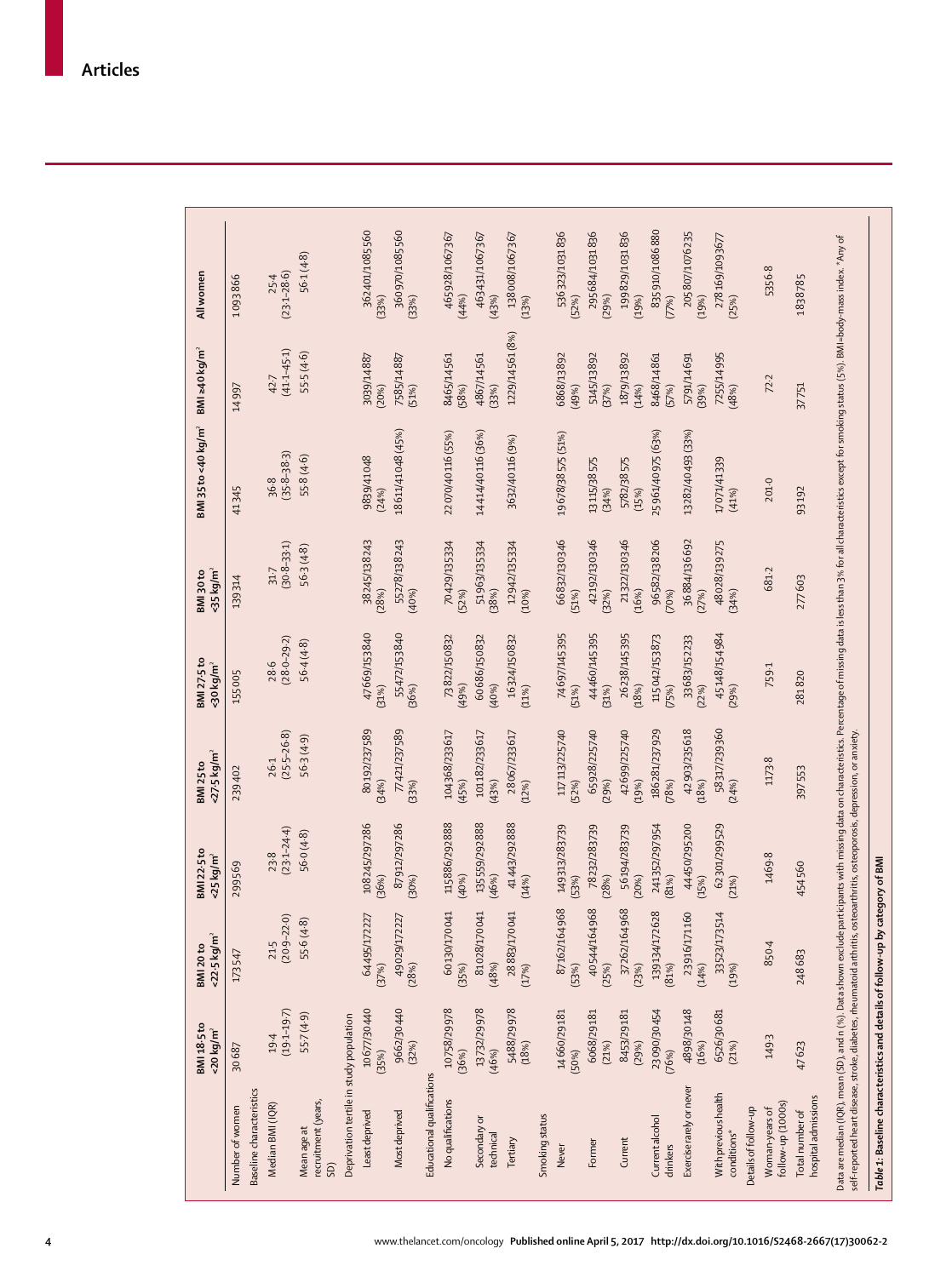|                                    | <b>Hospital admissions</b>         |                               | Annual hospital care costs |                         |
|------------------------------------|------------------------------------|-------------------------------|----------------------------|-------------------------|
|                                    | Admissions per 1000<br>women-years | Difference in admission rate* | Annual costs (2012 £)      | Difference in costs*    |
| $18.5$ to $< 20$                   | 342 (331 to 354)                   | $6.6\%$ (3.2 to 10.1)         | 637 (611 to 663)           | $12.4\%$ (7.9 to 17.0)  |
| 20 to $<$ 22 $\cdot$ 5 (reference) | 321 (316 to 326)                   | $0.0\%$ (-1.5 to 1.5)         | 567 (556 to 577)           | 0.0% (-1.7 to 1.7)      |
| $22.5$ to $< 25$                   | 334 (330 to 338)                   | $4.0\%$ (2.8 to 5.2)          | 593 (584 to 601)           | $4.6\%$ (3.3 to 5.9)    |
| $25$ to $< 27.5$                   | 356 (351 to 361)                   | 10.8% (9.5 to 12.1)           | 641 (632 to 651)           | 13.2% (11.8 to 14.7)    |
| $27.5$ to $< 30$                   | 383 (377 to 389)                   | 19.3% (17.7 to 20.9)          | 715 (703 to 727)           | 26.1% (24.3 to 28.0)    |
| $30$ to $< 35$                     | 416 (410 to 422)                   | 29.6% (27.9 to 31.3)          | 808 (794 to 821)           | 42.5% (40.4 to 44.7)    |
| $35$ to $< 40$                     | 473 (462 to 483)                   | 47.1% (43.9 to 50.4)          | 982 (955 to 1009)          | 73.3% (68.9 to 77.8)    |
| $\geq 40$                          | 530 (511 to 549)                   | 65.1% (59.4 to 71.1)          | 1220 (1170 to 1270)        | 115.3% (106.8 to 124.2) |

Data are mean (99% CI), with floating CIs for results by BMI category. All models are adjusted for age, region of recruitment, deprivation, educational qualifications, parity, age at first birth, smoking, alcohol intake, Hospital Episode Statistics data year, and proportion of Hospital Episode Statistics year with contributed data. BMI=body-mass index. \*Differences are presented as percentage differences compared with BMI 20 kg/m² to <22·5 kg/m².

*Table 2:* **Annual hospital admissions and costs by BMI**

55–79 years in England, overall and for each diagnostic category. Differences in standardised mean costs between each overweight and obesity category and BMI of 20 to  $<$  25 kg/m<sup>2</sup> were calculated, and then multiplied by the number of women aged 55–79 years in England in 2013 in the same BMI categories, estimated by applying the distribution of self-reported BMI among women aged 55–79 years in the combined 2012 and 2013 Health Surveys for England<sup>30</sup> to the ONS mid-2013 population estimates (6·6 million women in total). $31$ 

The contribution of diabetes to costs attributable to excess weight is likely to be distributed across various diagnostic categories, as defined in the main analyses. Therefore, we did a secondary analysis to explore the extent to which the costs attributable to excess weight might be associated with diabetes.6,32 The proportion of total annual costs attributed to overweight and obesity was estimated as already described but with the diabetes status added as a covariate in the annual costs model. A woman was deemed to have diabetes in an annual period if she reported diabetes at recruitment or if a diabetes diagnosis (ICD-10: E10–E14) was recorded in any hospital admission before or during that annual period. The difference in estimated annual hospital costs associated with excess weight between models with and without diabetes as a covariate was used to estimate the proportion of costs attributable to excess weight associated with diabetes.

All analyses were done with Stata 14 and R 3.2.0. Further details of methods are available in the appendix (p 12).

## **Role of the funding source**

The funders of the study had no role in study design, data collection, data analysis, data interpretation, or writing of the report. The corresponding author had full access to all the data in the study and had final responsibility for the decision to submit for publication.



*Figure 1:* **Annual hospital costs per woman by category of BMI** The estimates of annual costs are adjusted for age, region of recruitment, deprivation, educational qualifications, parity, age at first birth, smoking, alcohol intake, HES data year, and proportion of HES year with contributed data. Estimates are derived by averaging predicted costs over all reported participant characteristics but with HES year set at 2010–11. Annual costs are plotted against mean measured BMI within categories of self-reported BMI from the combined 2012 and 2013 Health Surveys for England (appendix p 2). The area of each square is inversely proportional to the variance of the estimate. The error bars show 99% CI. BMI=body-mass index. HES=Hospital Episode Statistics. \*In UK 2012 prices.

#### **Results**

Of the 1198393 women recruited into the Million Women Study in England with follow-up for inpatient and day-case care beyond March 31, 2006, we excluded 34708 (3%) with a previous cancer registration, 59514 (5%) with missing information on weight or height, or both, and 10305 (1%) who were underweight (BMI <18 $\cdot$  5 kg/m<sup>2</sup>). The remaining 1093866 women were followed up for an average of 4·9 years from April 1, 2006 (12·3 years from recruitment), during which time 1·84 million hospital admissions were recorded (table 1). Average age at recruitment was 56·1 years (SD 4·8), and 503803 (46%) women had a BMI of <25 kg/m², 394407 (36%) were overweight (BMI 25 to ≤30 kg/m<sup>2</sup>), and 195656 (18%) were obese (BMI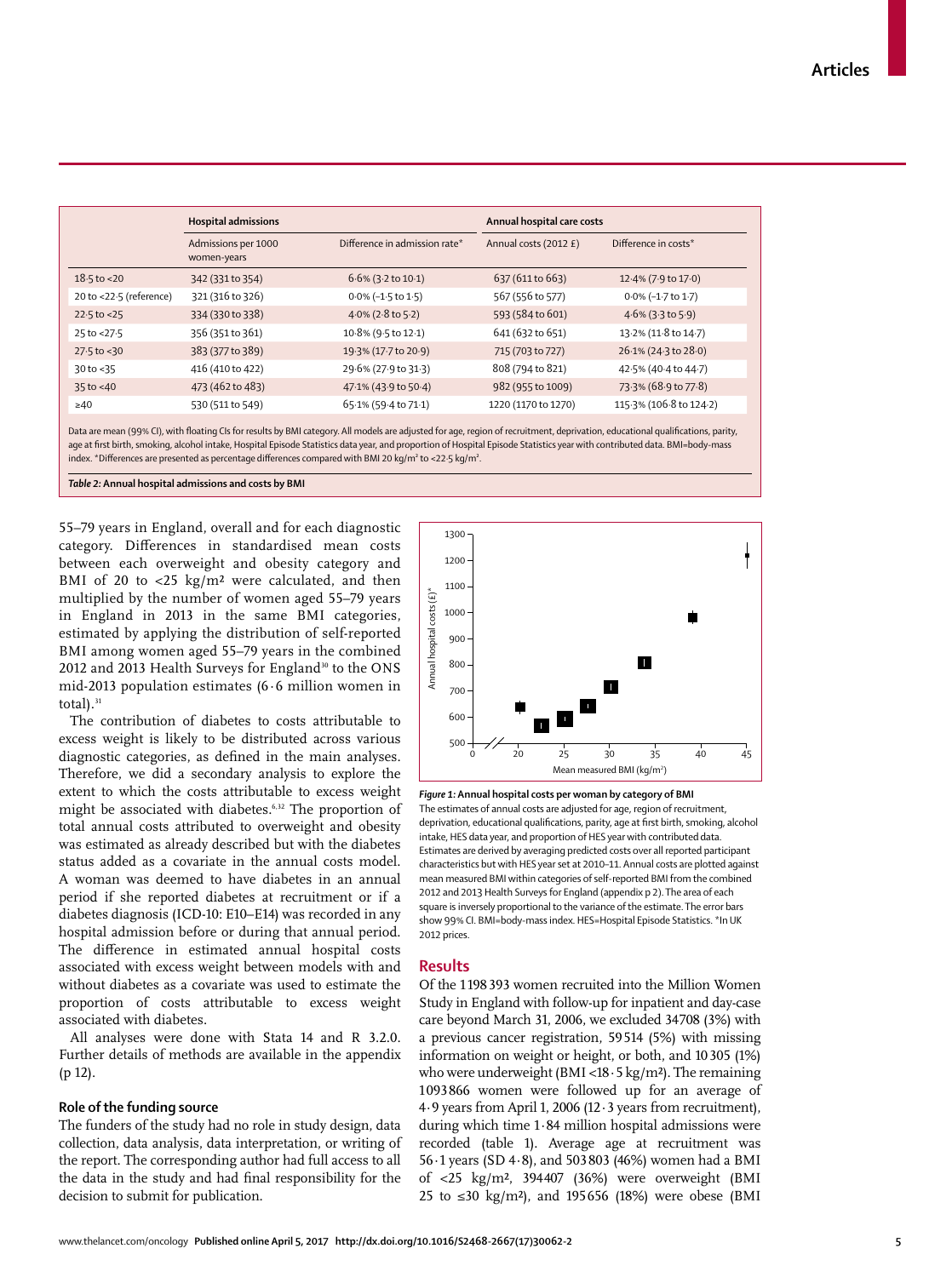≥30 kg/m²). Overweight or obese women tended to be of lower socioeconomic status and were less likely to be current smokers, do any strenuous exercise, or drink alcohol than women with a BMI of less than 25 kg/m².

Rates of hospital admissions (321 per 1000 womanyears, 99% CI 316–326) and annual hospital care costs ( $£567, 556–577$ ) were lowest for women with a BMI of 20 kg/m<sup>2</sup> to less than  $22.5$  kg/m<sup>2</sup> and increased steadily with increasing BMI, reaching 530 admissions per 1000 women-years (511–549) and costs of  $f1220$ (1170–1270) for women with a BMI of  $40 \text{ kg/m}^2$  or higher (table 2; figure 1). For each 2  $kg/m^2$  increase in BMI above 20 kg/m², hospital admission rates increased by 5·0% (4·7–5·2). Annual hospital care costs were also higher  $(f637, 611-663)$  for women with a BMI of 18 $\cdot$  5 kg/m<sup>2</sup> to less than 20 kg/m<sup>2</sup> than for women with a BMI of 20 kg/m<sup>2</sup> to less than  $22.5$  kg/m<sup>2</sup>. For each 2 kg/m² increase in BMI above 20 kg/m², annual costs increased by 7·4% (7·1–7·6).

These results were not affected by the inclusion of women with previous cancer, the exclusion of women



#### *Figure 2:* **Annual hospital costs attributed to overweight and obesity among women aged 55–79 years in England by diagnostic category**

Overweight and obesity is defined as a BMI of 25 kg/m² or more. ICD-10 chapters are ordered in the figure according to their contribution to overweight and obesity attributed costs. These estimates were derived by applying the estimates of excess costs by BMI category for each ICD-10 chapter (or combination) from the Million Women Study analysis (appendix p 11) to women aged 55–79 years in England using the Health Surveys for England 2012 and 2013 to estimate the population-level distribution of women by self-reported BMI category and UK Office for National Statistics mid-2013 population estimates (appendix p 2). We calculated excess costs relative to a BMI category of 20 kg/m<sup>2</sup> to less than 25 kg/m<sup>2</sup>, estimated as a weighted average of the estimates of the two subcategories (20 kg/m<sup>2</sup> to <22·5 kg/m<sup>2</sup> and 22·5 kg/m² to <25 kg/m²). BMI=body-mass index. \*Hospital admissions were categorised by health conditions (ie, ICD-10 chapter of primary diagnosis). Although diabetes could be an underlying cause of many admissions, the categories in this figure represent the health condition for which the individual ultimately receives treatment in an inpatient setting. †All chapters with fewer than 10000 admissions (certain infectious and parasitic diseases [I]; mental and behavioural disorders [V]; diseases of the ear and mastoid process [VIII]; pregnancy, childbirth, and the puerperium [XVI]; certain conditions originating in the perinatal period [XVI]; and congenital malformations, deformations, and chromosomal abnormalities [XVII]) and the remainder of chapter XIX after the separation of fractures and medical and surgical complications. ‡In UK 2012 prices.

with a BMI of more than 50 kg/m<sup>2</sup> or with previous heart disease or stroke, the exclusion of up to the last 3 years of data for women who died, or when using imputed data to account for measurement error in selfreports (appendix p 3). The inclusion of hospital admissions data before 2006 led to a marginally smaller estimated increase in costs for women with a BMI of 40 kg/m² or higher. In an analysis restricted to never smokers, estimated percentage increases in costs for overweight and obesity were larger than in the main analysis. The percentage increases in annual hospital costs per 2 kg/m<sup>2</sup> increase in BMI above 20 kg/m<sup>2</sup> showed some statistical heterogeneity between subgroups of women; however, these differences were small in magnitude (appendix p 10).

When we extrapolated the results from the Million Women Study to all 6·6 million women aged 55–79 years (the typical age range of participants during follow-up) in England in 2013, total annual hospital costs were projected to be  $f_4$ . 5 billion, of which  $£662$  million  $(14.6%)$  was attributed to overweight and obesity (BMI ≥25 kg/m²). Within categories of BMI, the proportion of annual costs attributed to excess weight increased from  $13\%$  ( $f202$ million of  $f_{1529}$  million) among women with a BMI between 25 and 30 kg/m<sup>2</sup>, to 52% ( $\text{\emph{f}}100$  million of  $f$ 192 million) among women with a BMI of 40 kg/m<sup>2</sup> or higher (appendix p 4).

For most diagnostic categories, overweight and obesity were associated with increased hospital costs; respiratory conditions and fractures were the exceptions (figure 2; appendix  $p$  5). Of the  $f$ 662 million total annual hospital costs attributed to overweight and obesity in women aged 55–79 years in England,  $f$ 517 million (78%) was attributable to admissions with procedures (appendix p 7). £258 million (39% of costs attributable to excess weight) was attributable to musculoskeletal admissions (ICD-10 chapter XIII; figure 3, appendix p 9). These costs were dominated by arthropathies (excess costs £224 million) and, particularly, knee replacement surgeries among women with osteoarthritis ( $f$ 119 million). The next three ICD-10 chapters with the largest contributions to costs attributed to excess weight were diseases of the circulatory system (ICD-10 chapter IX; £80 million [12% of all costs attributed to overweight and obesity among women aged 55–79 years]), diseases of the digestive system (ICD-10 chapter XI; £70 million [11%]), and neoplasms (ICD-10 chapter II;  $f$ 57 million [9%]; figure 2, appendix p 5).

27 357 (3%) of 1 093 866 women self-reported diabetes at recruitment into the study. By the end of follow-up (March 31, 2011), 69748 (6%) women had diabetes, identified by either self-report or an ICD-10 code for diabetes recorded in any hospital admission. Using this information, the exploratory analysis suggested that diabetes might be associated with 39% of the total costs attributed to overweight and obesity.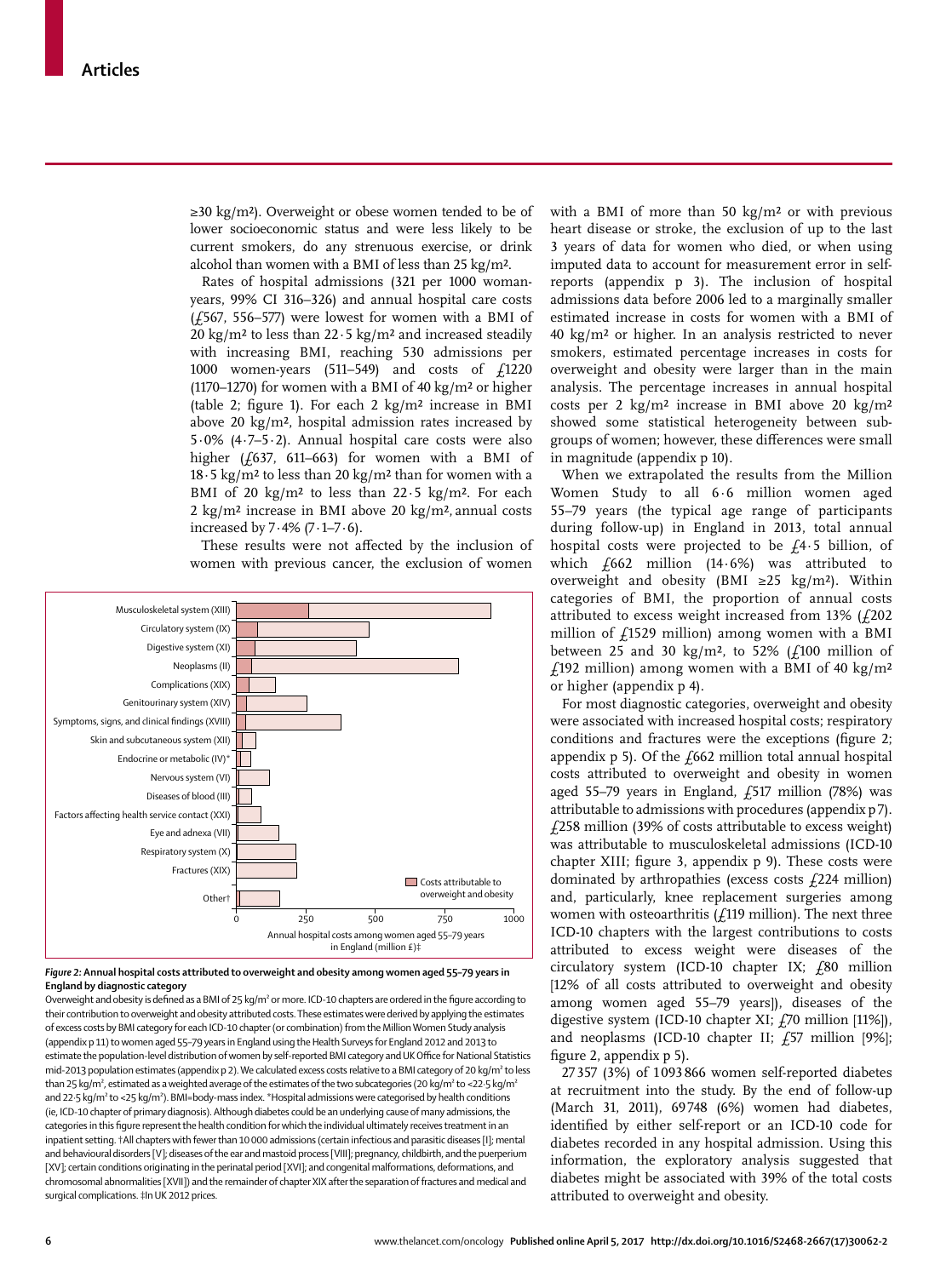# **Discussion**

Our findings show that annual hospital costs and admissions are substantially higher among overweight and obese women than among women of healthy weight (as defined by WHO).<sup>26</sup> We estimated that  $14.6\%$  of all hospital care costs for women aged 55–79 years were attributed to overweight and obesity (BMI ≥25 kg/m<sup>2</sup>); around three-quarters of these excess costs were due to hospital admissions with procedures. Musculoskeletal conditions, especially knee replacement surgery, made the largest contribution to the costs attributed to overweight and obesity.

Our estimates of the excess annual hospital costs associated with overweight and obesity are similar to those from carefully conducted studies in populations of similar ages in other high-income countries.<sup>5-7</sup> Among 225 000 middle-aged and elderly women in the 45 and Up Study7 in Australia, inpatient costs for obese compared with healthy weight women were 58% higher for women aged 45–64 years and 42% higher for women aged 65–79 years. Among 17 600 former industrial employees in the USA aged 65 years or older, costs were reported to be 66% higher among obese compared with healthy weight individuals.6 The corresponding estimate in this study was 55%. Among studies estimating costs in relation to BMI for all major types of health-care services, inpatient costs accounted for 30–50% of total overweight and obesity attributable costs.10–13

The Million Women Study has previously reported that overweight and obesity is associated with higher admission rates for 19 of the 25 most common reasons for hospital admission, and longer average stays in hospital.<sup>33</sup> The present study extends these findings by incorporating information on all admissions, calculating costs associated with admissions, and fully allocating costs and admissions to diagnostic categories. Overall increases in annual costs reflect both increased rates of admission and higher costs per admission (due to increased rates of comorbidities and complications, and longer admissions).<sup>34</sup> In particular, we found that almost 40% of the annual hospital costs and 30% of admissions attributed to overweight and obesity were due to musculoskeletal admissions (excluding fractures). The other health conditions that contributed most to the costs associated with excess weight were diseases of the circulatory system, digestive system, and neoplasms.

Previous reports of associations between BMI and costs for types of health conditions defined by major diagnostic categories, derived from studies in the US workforce, have generally found that circulatory and musculoskeletal conditions each account for 20–30% of the additional costs associated with excess weight;<sup>8,9</sup> by comparison, we find that among middle-aged and older (aged 55–79 years) UK women, musculoskeletal conditions make by far the greatest contribution.

Defining categories of disease with ICD-10 chapters (derived from the ICD-10 code of the recorded primary



*Figure 3:* **Annual hospital costs attributed to overweight and obesity among women aged 55–79 years in England by types of musculoskeletal problems**

Overweight and obesity is defined as a BMI of 25 kg/m² or higher. These estimates were derived by applying the estimates of excess costs by BMI category for each defined subcomponent of chapter XIII (diseases of the musculoskeletal system and connective tissue) from the Million Women Study analysis to women aged 55–79 years in England using the Health Surveys for England 2012 and 2013 to estimate the population-level distribution of women by self-reported BMI category and UK Office for National Statistics mid-2013 population estimates (appendix p 2). Excess costs were calculated relative to a BMI category of 20 kg/m² to less than 25 kg/m², estimated as a weighted average of the estimates of the two subcategories (20 kg/m² to <22·5 kg/m² and 22·5 kg/m² to <25 kg/m²). ICD-10=International Classification of Disease 10th revision. OPCS=Office for Population Censuses and Surveys classification of surgical operations and procedures 4th revision. BMI=body-mass index.

diagnosis of the hospital admission) allows us to make tractable estimates and accords with the approach taken to programme budgeting by NHS England, thereby making the results useful to health-care commissioners. However, the full contribution of diabetes will be underestimated by the estimate for endocrine, metabolic, and nutritional disorders (ICD-10 chapter IV) because the effects of diabetes will also operate through other conditions, such as cardiovascular disease. An exploratory mediation analysis suggested that 39% of the costs attributed to overweight and obesity were associated with diabetes. However, this estimate also has limitations. Diabetes status is probably under-recorded in this study because participants who develop diabetes during followup are only identified if it is recorded in the HES. Conversely, any diabetes identified in a hospital record is immediately associated with the cost assigned to that record, and the likelihood that it is recorded at all can differ substantially between different conditions. The overall direction of any bias in the mediation analysis is therefore unclear.

The characteristics of Million Women Study participants were similar to those of women attending breast cancer screening during the recruitment period of the study.15 Women who did not attend breast cancer screening were more likely to come from more deprived areas and were less likely to have a current prescription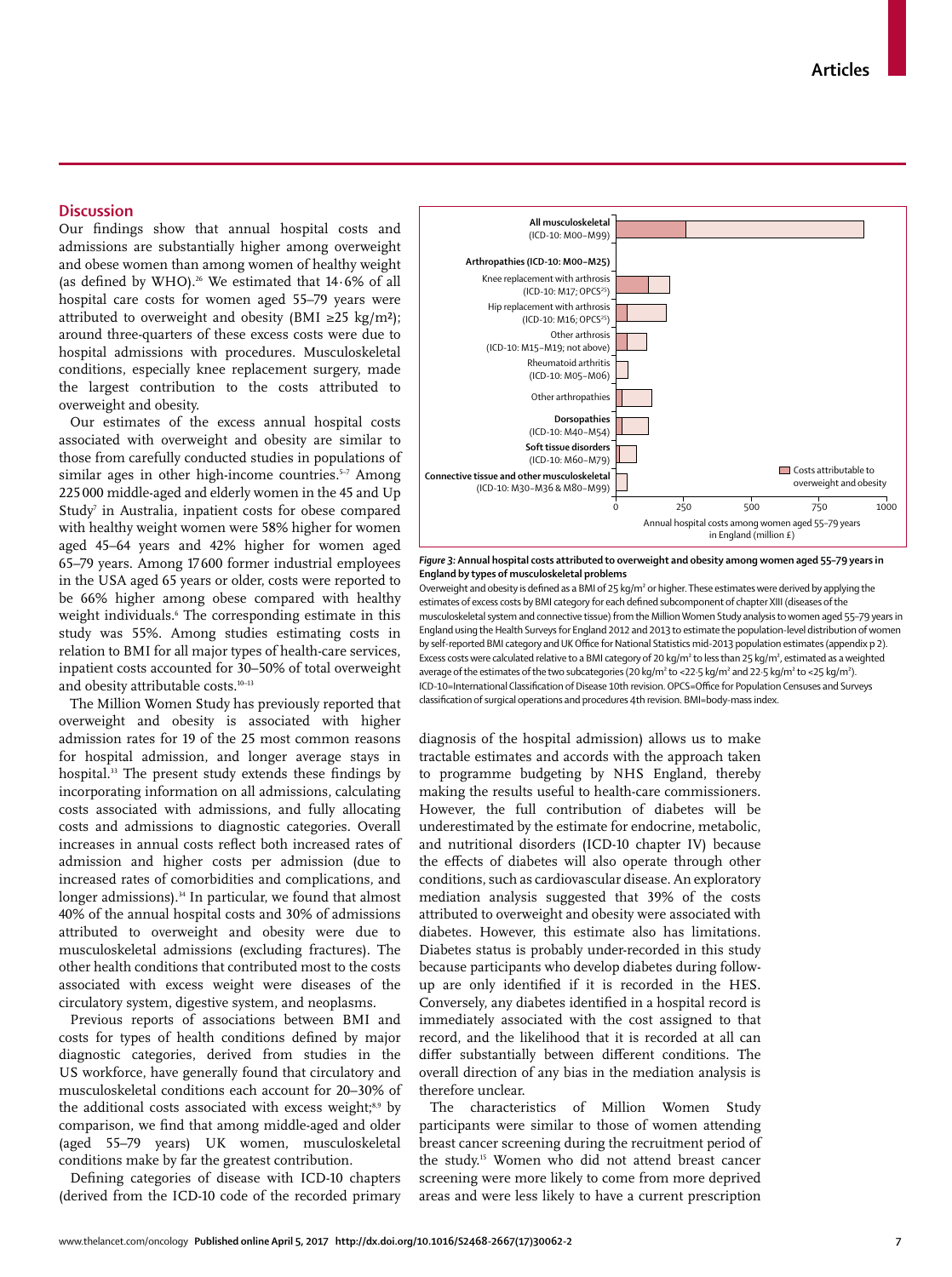for hormone replacement therapy, but did not differ in terms of age or recent prescriptions for various other drugs.<sup>16</sup> Differences between women who participated in the study and those who did not could result in a small bias to the estimates of costs projected to all women aged 55–79 years in England, but would not substantially change our findings.

Our findings are based on observational data and despite our efforts to deal with confounding and reverse causality in main and sensitivity analyses, biases might remain, particularly for women with a very low BMI. Alternative approaches including instrumental variable methods might also be useful in addressing such issues.<sup>35</sup> Additionally, BMI in the main analysis was self-reported and might underestimate true BMI.<sup>36</sup> However, selfreported BMI in the Million Women Study is closely correlated with the BMI derived from measured height and weight 9 years after recruitment, and a previous study estimated that reporting errors will not result in large biases to estimates of associations over at least a decade of follow-up.<sup>37</sup> Estimates in this study reflect clinical practice in England during the period of study follow-up, including clinical decisions on treatment that might be affected by weight status and comorbid conditions of obesity. In other populations or at other times, the estimated associations between BMI and costs might differ.

In conclusion, this very large prospective study was able to reliably examine the role of excess weight, not only with respect to total annual hospital costs, but also in relation to costs for categories of diagnoses. The robust findings of graded associations between categories of excess weight and increasing rates of hospital admissions and costs in England could inform health-care planning and commissioning in response to expected changes in the population weight distribution. The findings also lend strong support to calls for investment in programmes to tackle this major health problem.

#### **Contributors**

SK and BM conceived the study. All authors contributed to the design of the study. SK drafted the manuscript. All authors read, provided comments, and approved the manuscript. JG, GR, and VB are coprincipal investigators of the Million Women Study and were responsible for data collection and study design.

#### **Million Women Study collaborators**

*The Million Women Study coordinating centre staff***—**Hayley Abbiss, Simon Abbott, Rupert Alison, Miranda Armstrong, Krys Baker, Angela Balkwill, Isobel Barnes, Valerie Beral, Judith Black, Roger Blanks, Kathryn Bradbury, Anna Brown, Benjamin Cairns, Dexter Canoy, Andrew Chadwick, Dave Ewart, Sarah Ewart, Lee Fletcher, Sarah Floud, Toral Gathani, Laura Gerrard, Adrian Goodill, Jane Green, Lynden Guiver, Alicia Heath, Darren Hogg, Michal Hozak, Isobel Lingard, Sau Wan Kan, Nicky Langston, Kath Moser, Kirstin Pirie, Alison Price, Gillian Reeves, Keith Shaw, Emma Sherman, Rachel Simpson, Helena Strange, Sian Sweetland, Sarah Tipper, Ruth Travis, Lyndsey Trickett, Anthony Webster, Clare Wotton, Lucy Wright, Owen Yang, Heather Young. *The Million Women Study advisory committee***—**Emily Banks, Valerie Beral, Lucy Carpenter, Carol Dezateux, Jane Green, Julietta Patnick, Richard Peto, Cathie Sudlow.

#### **Declaration of interests**

VB is a non-executive director of the Medicines and Healthcare Products Regulatory Agency. All other authors declare no competing interests.

#### **Acknowledgments**

The Million Women Study is funded by Cancer Research UK (grant C570/A16491) and the Medical Research Council (grant MR/K02700X/1). SK is funded by a National Institute for Health Research (NIHR) Doctoral Research Fellowship (grant DRF-2014-07-029). BJC acknowledges support from the British Heart Foundation Centre of Research Excellence, Oxford, UK (grant RE/13/1/30181). SAJ is funded by the NIHR Collaboration for Leadership in Applied Health Research and Care. The views expressed are those of the authors and not necessarily of the NHS, the NIHR, or the Department of Health. Full details of the search terms used for the MEDLINE and Embase searches can be found in the appendix.

#### **References**

- 1 Ng M, Fleming T, Robinson M, et al. Global, regional, and national prevalence of overweight and obesity in children and adults during 1980–2013: a systematic analysis for the Global Burden of Disease Study 2013. *Lancet* 2014; **384:** 766–81.
- 2 Guh DP, Zhang W, Bansback N, Amarsi Z, Birmingham CL, Anis AH. The incidence of co-morbidities related to obesity and overweight: a systematic review and meta-analysis. *BMC Public Health* 2009; **9:** 88.
- 3 Global BMI Mortality Collaboration. Body-mass index and all-cause mortality: individual-participant-data meta-analysis of 239 prospective studies in four continents. *Lancet* 2016; **388:** 776–86.
- Lafond S, Arora A, Charlesworth A, McKeon A. Into the red? the state of the NHS' finances: an analysis of NHS expenditure between 2000 and 2014. London: Nuffield Trust, 2014.
- 5 Withrow D, Alter DA. The economic burden of obesity worldwide: a systematic review of the direct costs of obesity. *Obes Rev* 2011; **12:** 131–41.
- 6 Daviglus ML, Liu K, Yan LL, et al. Relation of body mass index in young adulthood and middle age to Medicare expenditures in older age. *JAMA* 2004; **292:** 2743–49.
- Korda RJ, Joshy G, Paige E, et al. The relationship between body mass index and hospitalisation rates, days in hospital and costs: findings from a large prospective linked data study. *PLoS One* 2015; **10:** e0118599.
- 8 Ostbye T, Stroo M, Eisenstein EL, Peterson B, Dement J. Is overweight and class I obesity associated with increased health claims costs? *Obesity (Silver Spring)* 2014; **22:** 1179–86.
- 9 Wang F, McDonald T, Bender J, Reffitt B, Miller A, Edington DW. Association of healthcare costs with per unit body mass index increase. *J Occup Environ Med* 2006; **48:** 668–74.
- 10 Bell JF, Zimmerman FJ, Arterburn DE, Maciejewski ML. Health-care expenditures of overweight and obese males and females in the medical expenditures panel survey by age cohort. *Obesity (Silver Spring)* 2011; **19:** 228–32.
- 11 Buchmueller TC, Johar M. Obesity and health expenditures: evidence from Australia. *Econ Hum Biol* 2015; **17:** 42–58.
- 12 Li Q, Blume SW, Huang JC, Hammer M, Graf TR. The economic burden of obesity by glycemic stage in the United States. *Pharmacoeconomics* 2015; **33:** 735–48.
- 13 Thompson D, Brown JB, Nichols GA, Elmer PJ, Oster G. Body mass index and future healthcare costs: a retrospective cohort study. *Obes Res* 2001; **9:** 210–18.
- 14 National Obesity Observatory. The economic burden of obesity. 2010. http://www.noo.org.uk/uploads/doc/vid\_8575\_ Burdenofobesity151110MG.pdf (accessed Nov 16, 2015).
- The Million Women Collaborative Group. The Million Women Study: design and characteristics of the study population. *Breast Cancer Res* 1999; **1:** 73–80.
- 16 Banks E, Beral V, Cameron R, et al. Comparison of various characteristics of women who do and do not attend for breast cancer screening. *Breast Cancer Res* 2002; **4:** R1.
- 17 UK National Health Service. Hospital episode statistics. http://www. hscic.gov.uk/hes (accessed April 28, 2015).
- 18 WHO. International statistical classification of diseases and related health problems. Geneva: World Health Organization, 1992.
- 19 Office of Population Censuses and Surveys. Tabular list of the classification of surgical operations and procedures, 4th revision. London: HSMO, 1992.